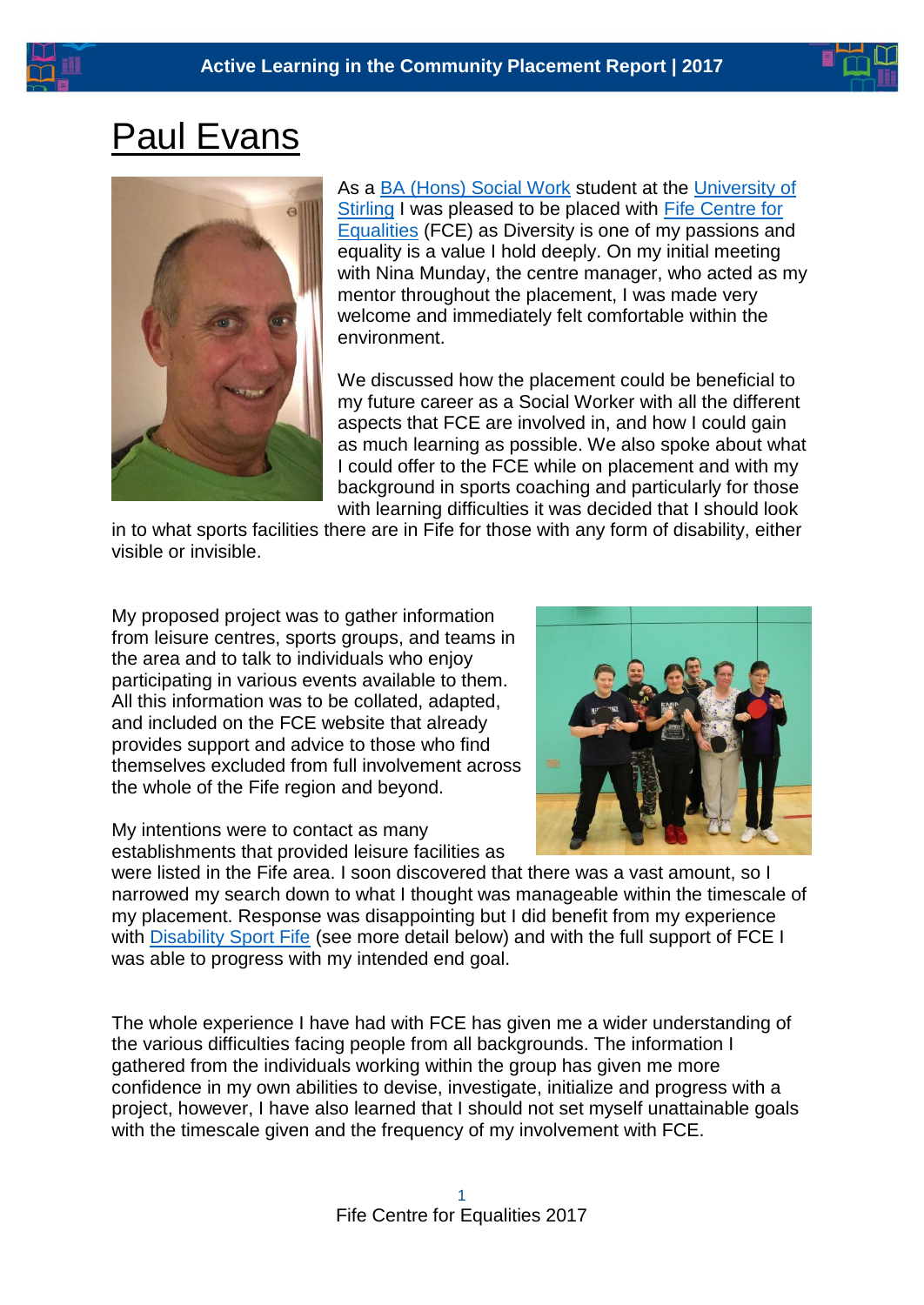

# **Disability Sport Fife**

#### President, Mr Richard Brickley MBE A profile and report by Paul Evans

I had spoken to Richard on the phone and he invited me along to the **[Michael](http://www.fifeleisure.org.uk/index.cfm/locations/michael-woods/)  [Woods Sports and Leisure Centre](http://www.fifeleisure.org.uk/index.cfm/locations/michael-woods/)** to meet with him so that he could introduce himself and show me the facilities at the Leisure Centre.



When I arrived, I was instantly struck with the range of amenities that was on offer for sports men and women with a disability. Accessibility to the centre was easy with wide revolving doors and further entrance for wheelchairs. A wide reception area was also wheelchair friendly and the staff were very welcoming. I was directed to Richard's office and he introduced himself and some other members of the team.

We sat and had a coffee and Richard gave me a brief background of his career, so far, with disability sport. He occupied the position of Depute Principal at the Fife Sports Institute when he volunteered at

[Scottish Disability Sport](http://www.scottishdisabilitysport.com/) (SDS) in 1975. From 1984 to 2008 he was involved as a GB coach and international classifier for 7 successive Paralympic games. His retirement from Fife Council in 2006 did not deter his interest and he has maintained an involvement in education, inclusive coaching, sports development, and equity through SDS and Disability Sport Fife (DSF) locally.

He is also heavily involved with the annual sports events programme put on by DSF and helps with the preparation of Fife teams for national events, he also supports high performance athletes in their preparation from major global sporting events.

**Disability Sport Fife**, in partnership with Fife Council and The Fife Sports and Leisure Trust run an expansive [activities programme](http://www.fifeleisure.org.uk/index.cfm/health-and-wellbeing/disability-sport-fife/) for all ages and abilities with lots of different sports.

They provide coaches/teachers for each session and the sessions are available to participants with a physical, sensory (hearing/visual) or learning disability. Participants must register with DSF (forms available on the weblink above) before attending their first session and must provide their own personal assistant where required.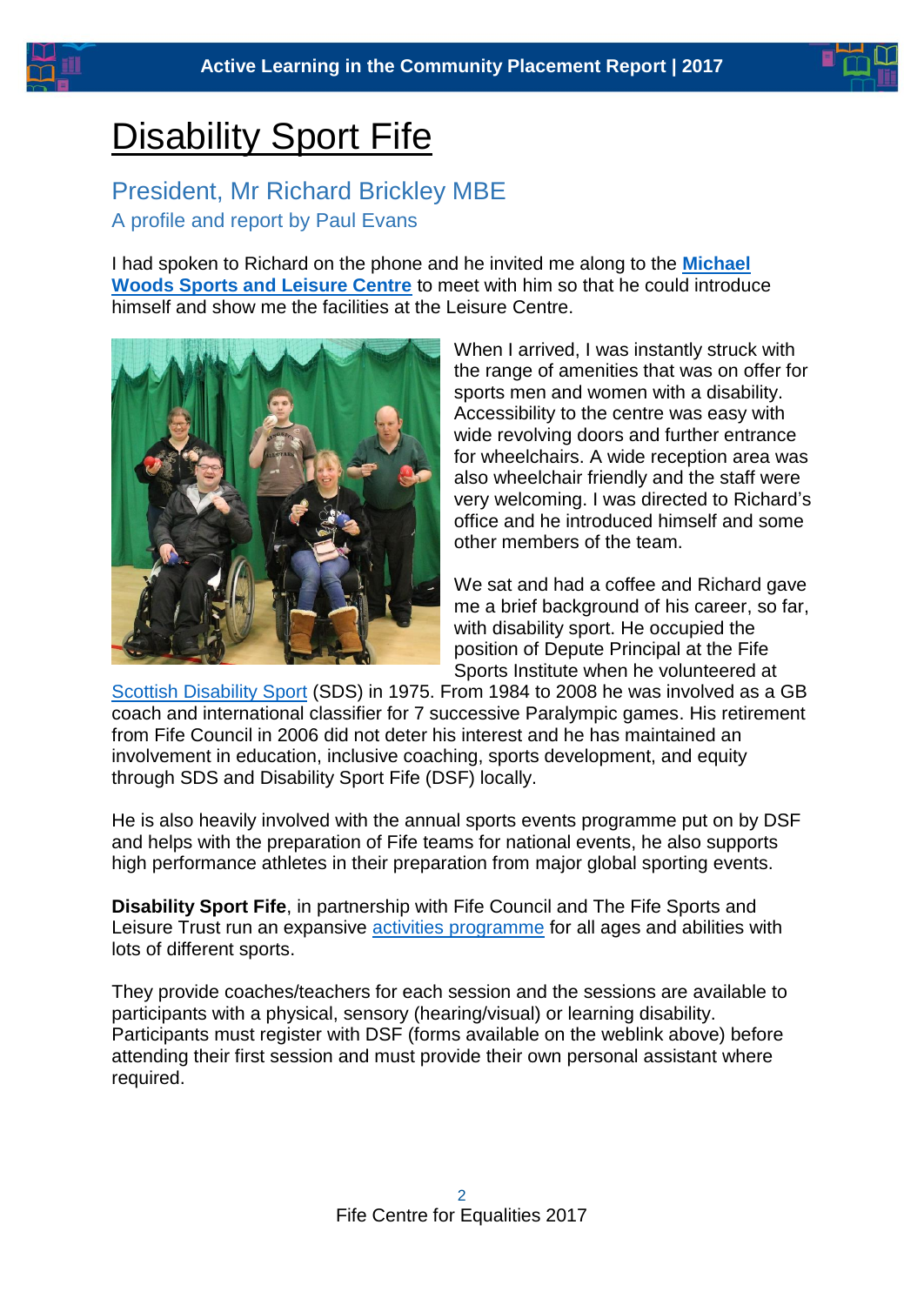



### **Keywords**

#leisurecentres #disability #sports #coaching #inclusion

### **Further Information**

More information about Inclusive Communication or other equality, diversity or inclusion matters, please contact Fife Centre for Equalities by email [info@centreforequalities.org.uk](mailto:info@centreforequalities.org.uk) or telephone 01592 645 310.